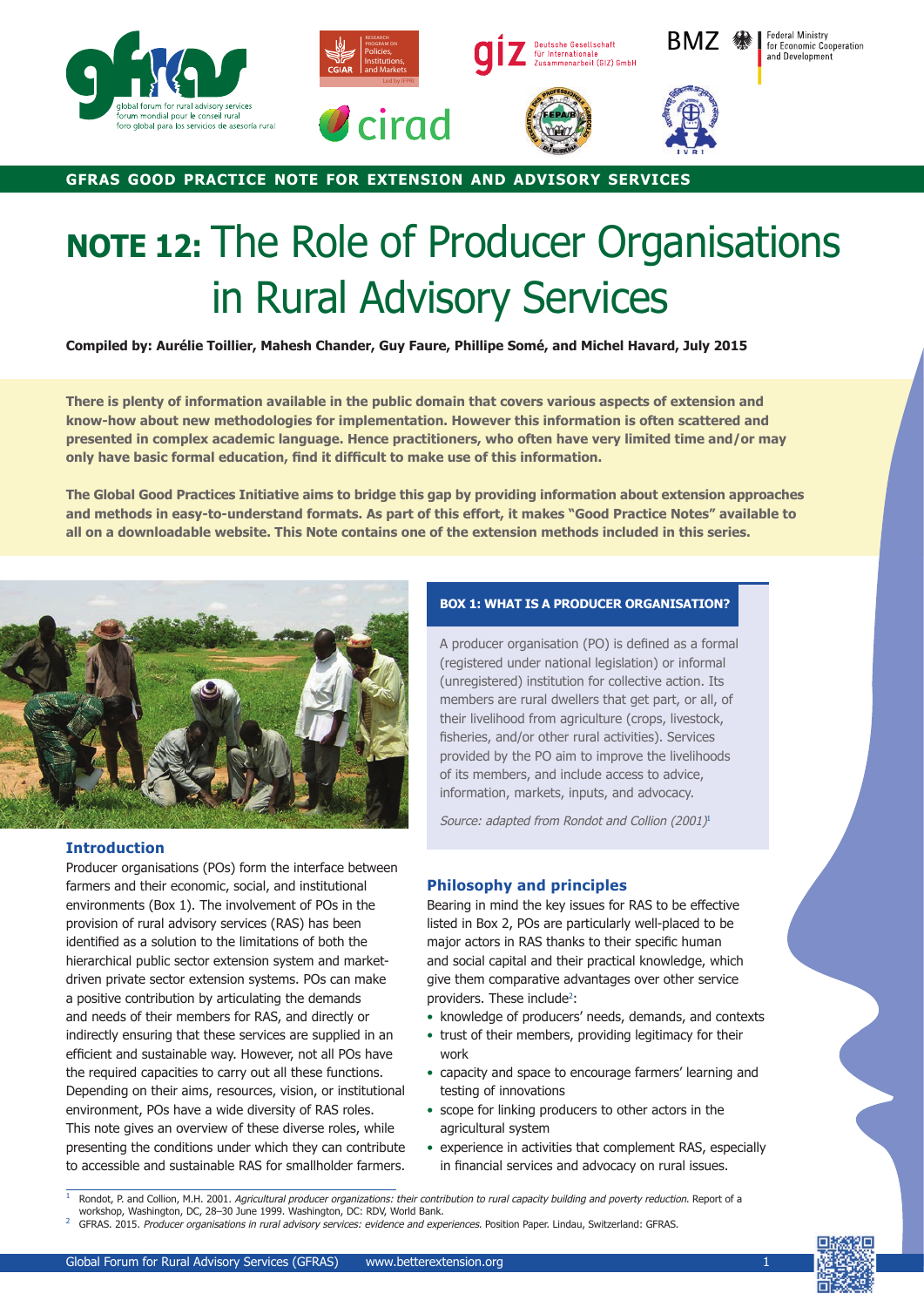# **Diversity of roles in RAS and capacity requirements**

Table 1 summarises the many different ways POs contribute to providing RAS. Depending on their level of involvement in the implementation of services with their members in the field, capacity requirements go from operational skills (capacity to manage human and financial resources, capacity to train advisors or famer extension workers) to relationshipbuilding or communication skills (capacity to coordinate, to contract out, to network, etc.). Their roles in RAS delivery may be imposed by or negotiated with other stakeholders. For instance, in Burkina-Faso, in the cotton sector, farm advice activities are reserved for private firms but they tolerate POs provided that they respect firms' interests. POs with greater autonomy, often those who emerged from grassroots initiatives, are more frequently involved in direct implementation, intermediary, or advocacy roles.

## **Funding mechanisms**

As part of RAS implementation, POs are also involved in funding mechanisms. Many producers – both individually and through their organisations – contribute towards the cost of the RAS they receive (via the introduction of member fees or levies collected on all services). However, the internal income of POs rarely matches the costs of provision, though the use of farmer-extension workers is one solution used to help save costs.

Generally, RAS are financed through a variety of mechanisms and partnerships. These include public or private sector funding. Embedded services – where the funding and delivery

## **BOX 2: KEY FACTORS FOR EFFECTIVE RAS**

For RAS to be effective, three key issues have to be taken into consideration:

- Pluralism and coordination: Coordination among the various suppliers of RAS is key for successful implementation and to avoid overlapping provision of services and unnecessary competition.
- Demand-driven services: In order to face multiple challenges regarding environmental, economic, or social issues, each farmer needs a specific mix of support services, such as accessing knowledge, technologies, or credit. Demand-driven services ensure that services meet the expressed needs of farmers so that effective changes in their livelihoods occur.
- Knowledge-oriented services: Knowledge is increasingly considered a key resource for rural development. Farmers have to continuously evolve, successfully solve new and complex problems, and respond to external expectations and development opportunities. More attention thus has to be paid to the production and sharing of knowledge for, with, and between farmers.

of RAS are associated with a business transaction in a value chain – are also increasingly common. Advice is linked to the sale of agricultural inputs, with the cost built into the price of the input when it is sold, or to the procurement of agricultural products by a processor or trader.

## **Table 1. Roles played by POs in RAS and main capacity requirements**

| <b>Role</b>                                                                                                                                                                                                                                                                                                                                                  | <b>Capacity requirements</b>                                                                                                                                                                                                      |
|--------------------------------------------------------------------------------------------------------------------------------------------------------------------------------------------------------------------------------------------------------------------------------------------------------------------------------------------------------------|-----------------------------------------------------------------------------------------------------------------------------------------------------------------------------------------------------------------------------------|
| <b>Direct implementation</b><br>Providing direct RAS to members. Implementing and controlling<br>their own services                                                                                                                                                                                                                                          | Capacities for self-sustainment<br>Capacity to manage resources (especially funds and advisors)<br>Capacity to express and address farmers' needs                                                                                 |
| <b>Associate</b><br>Complementing RAS provided by other service providers, through<br>partnership or informal coordination, with economic activities such<br>as input provision, warehousing, and value adding marketing                                                                                                                                     | Capacity to coordinate with other services providers<br>Capacity to find appropriate funding                                                                                                                                      |
| <b>Joint implementation</b><br>Jointly providing RAS with other value chain stakeholders<br>(e.g. private firm) or with national agencies (state)<br>Governance, funding, capacity development<br>Evaluation of RAS is distributed amongst stakeholders, with<br>shared objectives<br>PO's level of autonomy and responsibility depends on its<br>capacities | Capacity to choose and use appropriate advisory methods and<br>approaches<br>Capacity to adapt to external requirements and make available<br>suitable and skilled human resources<br>Capacity to generate results and to account |
| <b>Supervisory</b><br>Defining advisory needs and then contracting out with a service<br>provider                                                                                                                                                                                                                                                            | Capacity to contract out, supervise, and assess the services<br>provided and to ensure quality                                                                                                                                    |
| <b>Intermediary</b><br>Creating links and partnerships in the agricultural innovation<br>system, specifically to other RAS providers and research<br>organisations                                                                                                                                                                                           | Capacity to coordinate different organisations and to carry a vision<br>Capacity to communicate                                                                                                                                   |
| <b>Advocacy</b><br>Participating in advocacy and policy formulation to improve RAS<br>Ensuring the organisation is recognised as a voice for farmers<br>This includes mobilising members and seeking partnerships                                                                                                                                            | Capacity to recognise and support charismatic farmer leaders<br>Capacity to communicate, to carry a vision<br>Capacity to network, unify, and mobilise other actors in AIS                                                        |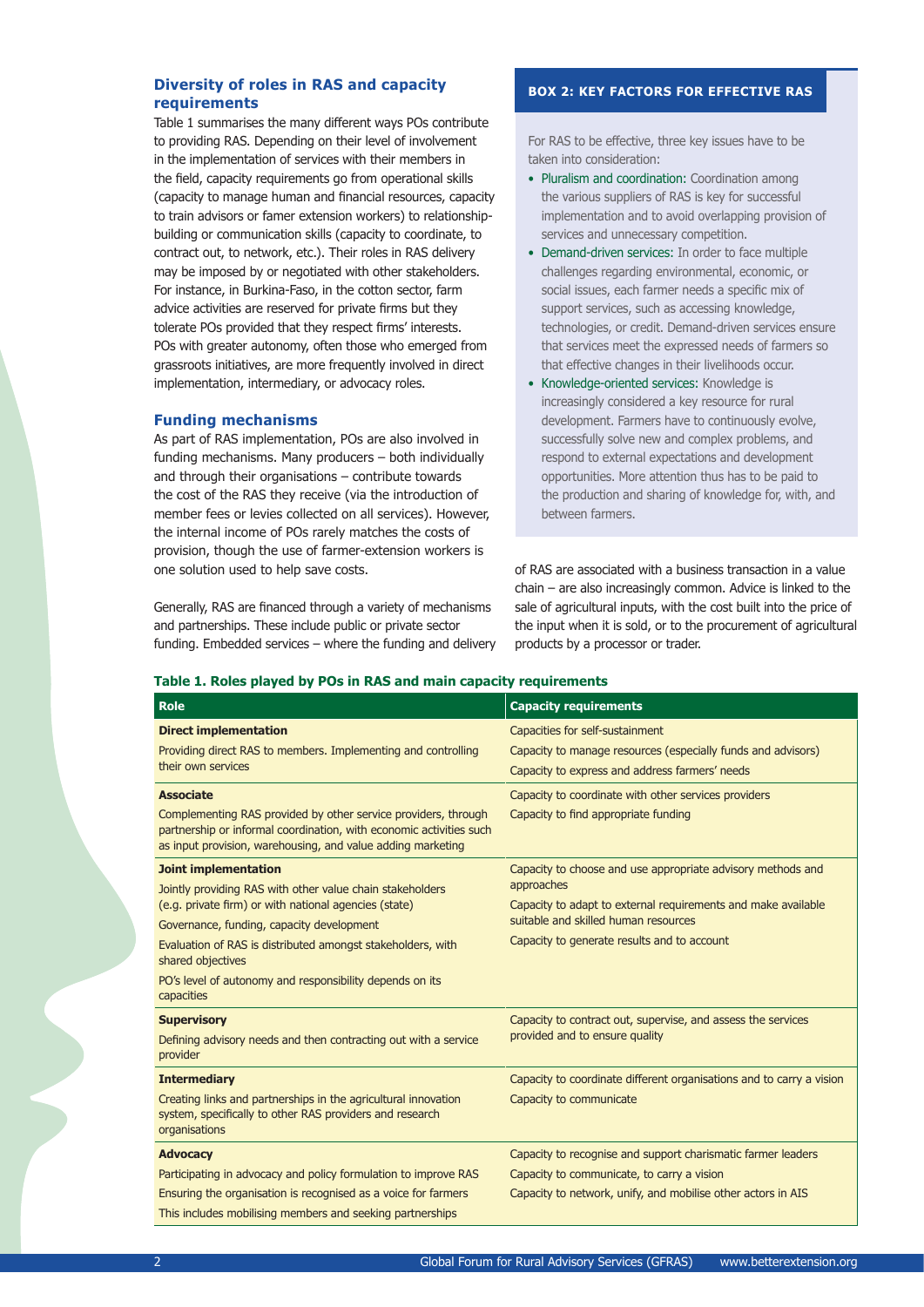Some POs complain about a lack of strategy and consistency in building their RAS because of different donors wanting different approaches. This makes attempting, at least partially, to self-finance their mechanisms became a priority. POs have varying positions on this principle. Some POs consider RAS to be inherently public and therefore feel it should be funded by public resources. Others accept the idea of contributions by POs (either via sectors or directly by the POs), but not by individuals.

# **Governance and policy environment**

An encouraging policy environment and an enabling regulatory environment drive success. Several countries express, via their declared policies, their desire to share control over RAS with POs, either through joint agencies (relatively autonomous and collegial structures, representing both the state and non-state actors), as in Niger or Guinea, or through a scheme of progressive delegation by the state to POs, as in Benin and Burkina Faso. Recognising the need to further adapt RAS to producer needs, policy-makers often emphasise that control should be demand-driven. The control of RAS also raises the issue of the accreditation of service providers and quality control of services.

# **Strengths and challenges for POs involved in RAS (adapted from GFRAS, 2015)**<sup>3</sup>

Demand side: developing demand-driven services Strengths:

- Capacity to identify and synthesise needs and solutions for farmers.
- Capacity to participate in agricultural policy processes that contribute to the monitoring and evaluation of RAS.
- Willingness to be self-sustaining and efforts for gradual development.

#### Challenges:

- Involving members in the production and marketing of a commodity.
- Promoting better understanding among farmers of the role of POs in demand-driven RAS.
- Developing appropriate data collection systems for producers' contexts, and capacities to contribute to learning within producer groups.
- Reinforcing social capital within and between communities in order to avoid superficial participation of members.
- Ensuring honest and efficient leadership.
- Developing capacity to respond to partners other than their members.

## Supply side: providing RAS Strengths:

- Flexibility to engage with various actors (nongovernment organisations (NGOs), value chain actors, etc.).
- Ability to facilitate peer learning between members and organisations.
- Capacity to stimulate the provision of unconditional, unbiased advice with impact on members' livelihoods.
- Cost-effective as can mobilise farmer-extension workers and usually involved in technical topics that do not require a high level of qualification and training.
- Homogeneity of client group means they have shared objectives and needs.
- Good conditions for diffusion of new techniques (organised networks of farmers that facilitate diffusion).

## Challenges:

- Developing structures such as constitutions, manuals of procedure, and strategic plans in order to build accountability.
- Ensuring transparent information provision about the actions of the leaders of PO.
- Building poor people's capacity to challenge exclusion, especially through the promotion of their rights regarding information and knowledge provision.
- Strengthening PO capacities for good governance, organisational management, and federal-level coordination.
- Intensifying partnerships with other actors in the agricultural innovation system.

# **Best-fit recommendations**

POs should take the following issues into consideration when identifying suitable roles that they can play in pluralistic advisory systems, and to target services that they could facilitate or provide in an efficient manner:

- Their stage of development: Some POs are still at early stages of development, with very limited activities, such as storage of agricultural products of their members. Such POs should not engage in more than one or two services to their members. Others are at advanced stages with capacity to govern several services without compromising quality, efficiency, or reliability.
- Their own capacity development issues: POs should integrate the roles they wish to play in RAS into their strategic plans, to ensure that they have the capacity to offer all the services they want to and the finances to do so. It is counter-productive and damaging to the PO to offer too many services, provided badly due to lack of technical or financial capacity.
- Encouraging a demand-led approach: Successfully organising and clustering individual needs, and transforming them into collective and well-articulated demands requires capacities that range from listening, analysis, and facilitation to brokering and negotiation.
- Adapting existing RAS. POs should be involved in the design of innovative advisory methods, such as approaches to management advice.<sup>4</sup> For example, in Burkina-Faso, "warrantage" systems<sup>5</sup> have been tested and adapted with POs in order to make them more suitable. POs should customise their own advisory services, by combining existing methods or co-designing new approaches with research partners. Testing or adapting new approaches also has positive impacts on PO's capacity development (e.g. increased autonomy and improved efficiency in each specific local situation).